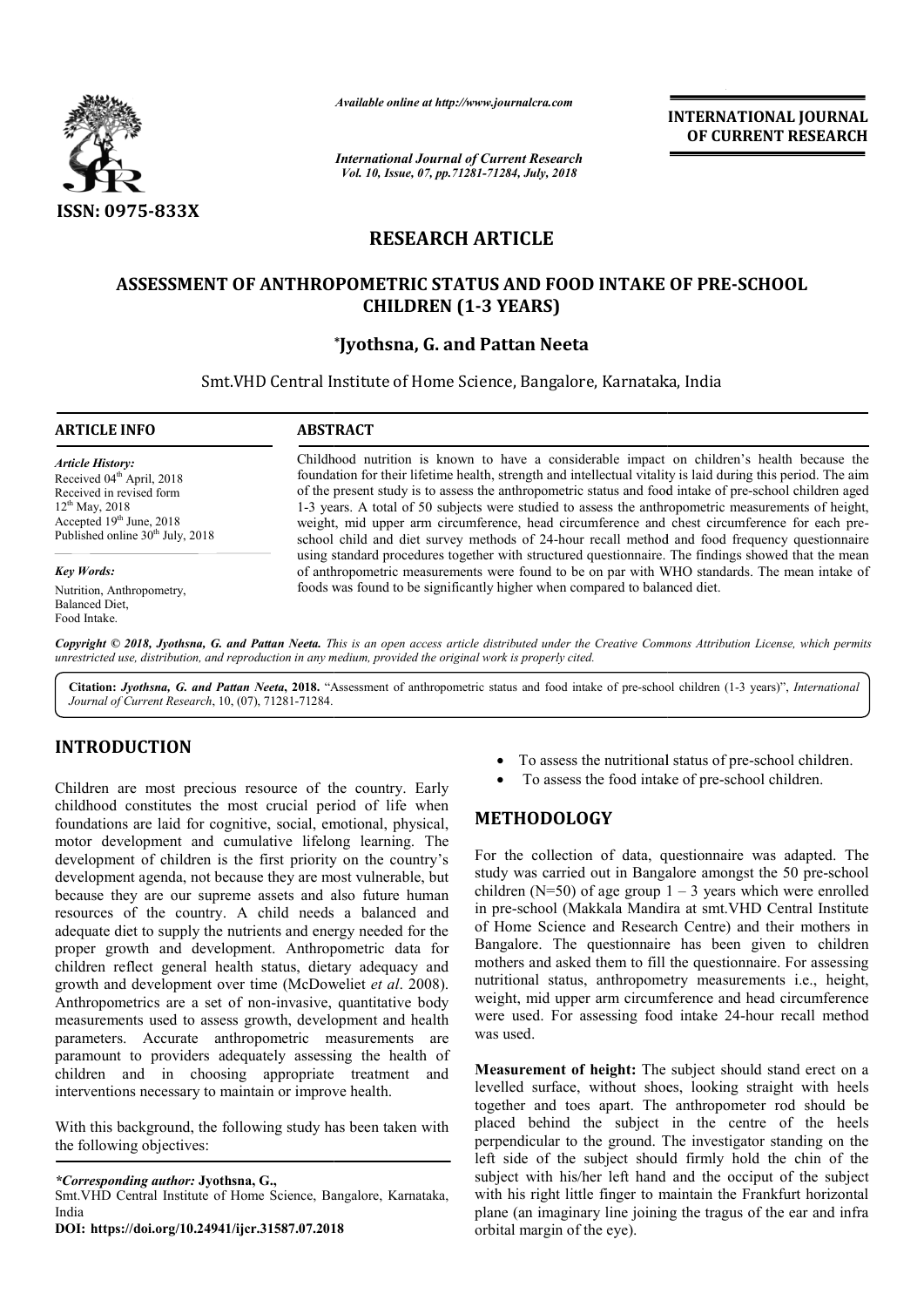### **Research Design**

### **Phase-I.**



**Figure 1. Assessment of anthropometric status of pre-schoolers (N=50)**

**Phase-II**



**Figure 2. Assessment of food intake of pre-schoolers**

The moving head piece of the anthropometer should be placed in the sagital plane over the head of the subject applying a slight pressure to reduce the thickness of hair. The reading should be taken when the anthropometer rod is still in position. An average of three successive measurements is taken as the final measurement.

**Measurement of weight:** For measuring body weight, beam or lever actuated scales, with an accuracy of 50-100g, are preferred. Beam balances have been found to be reliable and are currently in extensive use in Integrated Child Development Services (ICDS) projects. Digital weighing scales are also available in India. However, it is essential that any type of weighing scale should be tested periodically for its accuracy with known standard weights.

**The following precautions should be taken to measure body weight:** The zero error of the weighing scale should be checked before taking the weight and corrected as and when required.

- The individual should wear minimum clothing, and be without shoes.
- The individual should not lean against or hold any support, while the weight is recorded.
- The measurements should preferably be taken under basal conditions in early mornings.

**Measurement of Mid Upper Arm Circumference (MUAC):** The mid-upper arm circumference is taken on the left hand. The mid-point between the tip of the acromion of scapula and the tip of the olecranon process of the (fore arm bone) ulna, with the arm flexed at the elbow at right angle; and marked with a marker pen. Now, the arm should hang freely and the fibre glass tape is gently, but firmly placed embracing the arm without exerting too much pressure on the soft tissues. The reading is taken to the nearest millimetre, with the tape still in position. Fibre reinforced plastic tapes are preferred as tailor's cloth tape losses its accuracy with constant use because of wear and tear.

**Measurement of head and chest circumference:** The head and chest circumferences are measured with a flexible fibre glass tape as used for measuring arm circumference. The chest circumference is taken at the nipple level during mid inspiration. The head circumference is measured by passing the tape around the head over the supra-orbital ridges (just above eye brows) of the frontal bone in front, and the most protruding point of the occiput on the back of the head. Slight pressure should be exerted to compress the hair. Both the measurements are not very useful in routine nutrition surveys, particularly in children beyond the pre-school age. Dietary status of children in the questionnaire included food habits i.e., vegetarian or non-vegetarian, completion of lunch-box, frequency of eating from restaurants, 24-hour recall method and food frequency questionnaire.

**24-hour Recall Method (Oral Questionnaire):** In this recall method, dietary data is obtained from the respondent through an oral questionnaire of diet survey, using a set of "standardised cups" suited to local conditions. The steps involved are :

- The housewife or the member (respondent) of the household who invariably cooks and serves food to the family members is asked about the type of food preparations made according to meal pattern i.e., during breakfast, lunch, afternoon, teatime and dinner, during the previous 24-hours.
- An account of the raw ingredients used for each of the preparations is obtained.
- Information on the total cooked amount of each preparation is noted in terms of standardised cup(s) by weight/volume.
- The intake of each food item (preparation) by the specific indicidual in the family such as the pre-school child, adolescent girl, or pregnant or lactating women is also assessed by using the cups. The cups are used mainly to aid the respondent recall the quantities prepared and fed to the individual members.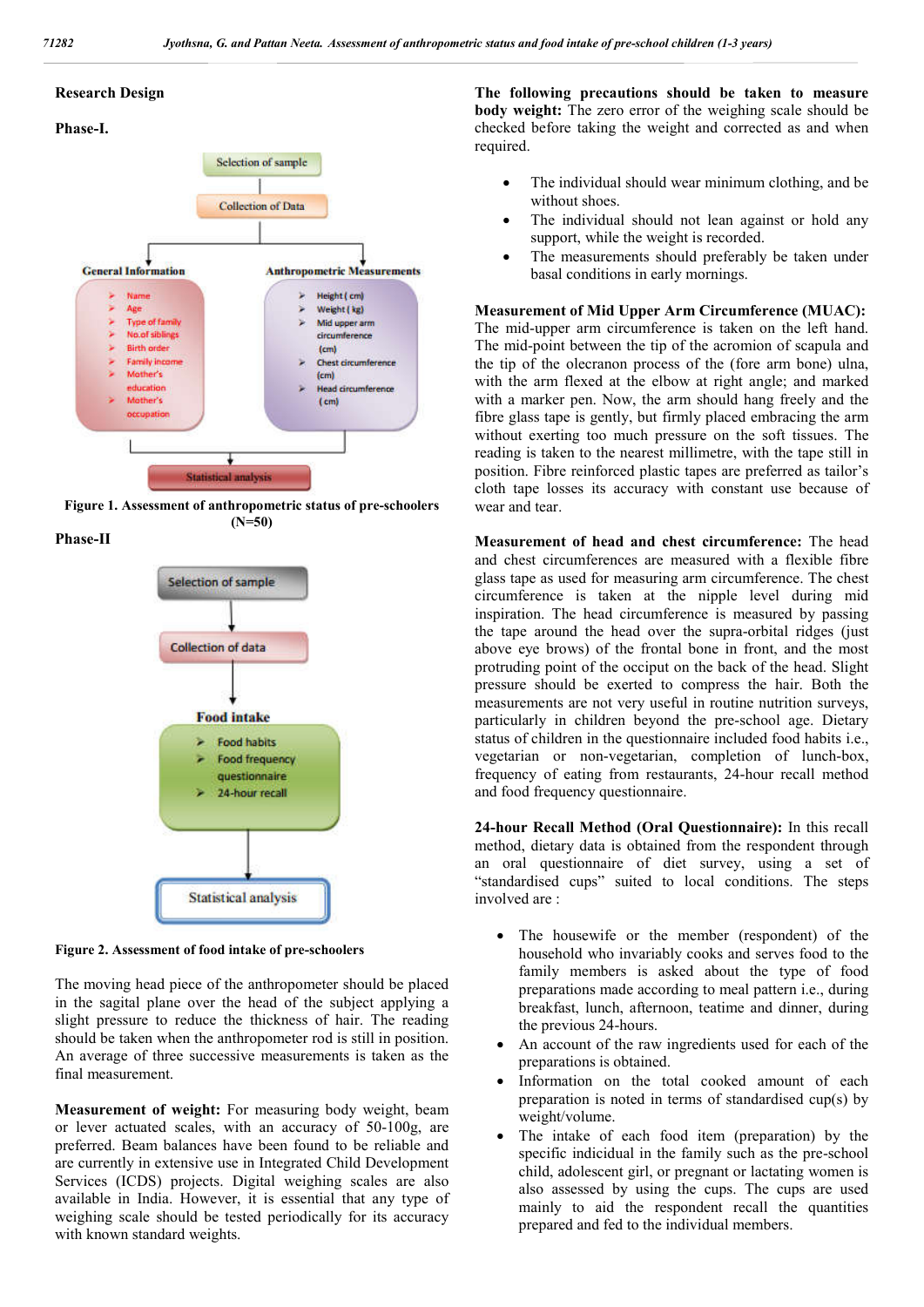**Table 1. Comparison of Anthropometric Measurements with WHO standards among Pre-school Girls**

| Anthropometric Measurements       | WHO standards | Mean (cm)          | SD    | Significance of t value |
|-----------------------------------|---------------|--------------------|-------|-------------------------|
| Height in cm                      | 95.10         | 98.06              | 5.06  | $4.1369**$              |
| Weight in kg                      | 13.90         | $13.66 \text{ kg}$ | 2.63  | $0.6453^{NS}$           |
| Mid Upper Arm Circumference in cm | 15.60         | 15.96              | 1.66  | 1.5338 <sup>NS</sup>    |
| Head circumference in cm          | 48.50         | 48.00              | $-81$ | 1.9538 <sup>NS</sup>    |

\*\* Significant at 1% level NS Not significant

### **Table 2. Comparison of Anthropometric Measurements with WHO standards among Pre- school Boys**

| Anthropometric Measurements | WHO standards | Mean  | <b>SD</b> | Significance of t value |
|-----------------------------|---------------|-------|-----------|-------------------------|
| Height in cm                | 96.10         | 97.82 | 5.43      | 2.3049*                 |
| Weight in kg                | 14.30         | 14.92 | 3.97      | 1.1043 <sup>NS</sup>    |
| Mid Upper Arm Circumference |               |       |           |                         |
| in cm                       | 15.70         | 16.60 | 2.92      | $2.1797*$               |
| Head circumference in cm    | 49.50         | 49.40 | l.86      | $0.3802^{NS}$           |

\* Significant at 5% level NS Not significant

#### **Table 3. Adequacy of Food intake of Pre-school children**

| Food Groups                 | Balanced diet | Mean $(g)$ | SD.    | Significance of t value |
|-----------------------------|---------------|------------|--------|-------------------------|
| Cereals & Millets $(g)$     | 60            | 92.60      | 30.96  | 7.4456**                |
| Pulses $(g)$                | 30            | 32.00      | 12.12  | $1.1668^{NS}$           |
| Milk and Milk products (ml) | 500           | 267.00     | 104.96 | 15.6968**               |
| Roots and Tubers (g)        | 50            | 34.50      | 20.56  | 5.3308**                |
| Green Leafy Vegetables (g)  | 50            | 4.00       | 11.78  | 27.6127**               |
| Other Vegetables $(g)$      | 50            | 21.50      | 19.28  | $10.4525**$             |
| Fruits $(g)$                | 100           | 104.00     | 81.34  | $0.3477^{NS}$           |
| Sugar $(g)$                 | 15            | 18.40      | 6.42   | 3.7449**                |
| Fats/Oils (visible) $(g)$   | 25            | 18.95      | 7.41   | 5.7734**                |

\*\* Significant at 1% level NS Not significant

#### **Table 4. Comparison of Nutrients with RDA among the Pre-school children**

| Nutrients            | <b>RDA</b> | Mean   | Difference | SD     | Significance of t value |
|----------------------|------------|--------|------------|--------|-------------------------|
| Energy (kcal)        | 1060       | 948.56 | $-111.44$  | 152.23 | $5.1763**$              |
| Protein $(g)$        | 16.70      | 30.00  | $+13.3$    | 6.20   | 15.1687**               |
| Calcium (mg)         | 600        | 430.23 | $-169.77$  | 122.51 | 9.7987**                |
| $\Gamma$ Iron $(mg)$ |            | 6.32   | $-2.68$    | 1.85   | $10.2446**$             |
| Vit-A $(mcg)$        | 3200       | 754.02 | $-2445.98$ | 696.05 | 24.8481**               |
| Vit-C $(mg)$         | 40         | 30.26  | $-9.74$    | 38.75  | 1 7773 $^{\rm NS}$      |

\*\* Significant at 1% level NS Not significant



**Figure 3. Food habits among pre-school children**

## **RESULTS AND DISCUSSION**

The study to assess the anthropometric status and food intake of children was carried out in selected pre-school. The interview cum questionnaire was used to collect the data. The results revealed: The mean height of girl subjects found to be 98.06cm, which was on par with WHO standards. The similar trend was observed with mean weight (13.66kg), mean Mid Upper Arm Circumference (MUAC) (15.96cm) and mean Head Circumference (48cm) which were on par with WHO standards. The mean height of subjects was found to be 97.82 cm, which was on par with WHO standards.

The similar trend was observed with mean weight, mean Mid Upper Arm Circumference (MUAC) and mean Head Circumference which were on par with WHO standards. The similar trends were observed in the study carried out by Bishnoi et.al.,[2004] and the results of this were, while studying the effect of socio economic factors on anthropometric measurements of children it was observed that height and weight of children was affected by caste, income, type of house, size of family, land holding, mother's education and father's education. The above figure depicts the food habits among subjects.